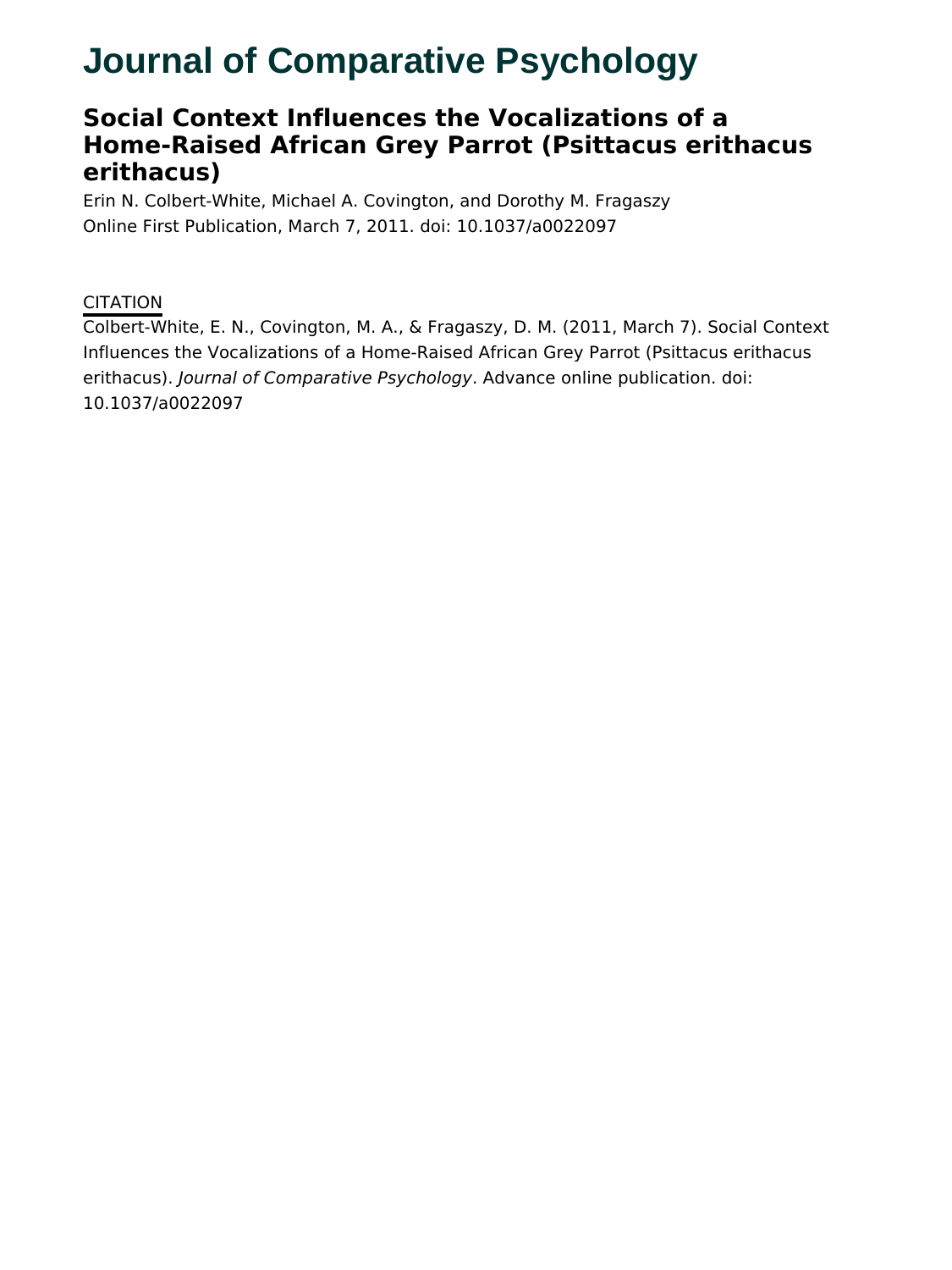# Social Context Influences the Vocalizations of a Home-Raised African Grey Parrot (*Psittacus erithacus erithacus*)

#### Erin N. Colbert-White, Michael A. Covington, and Dorothy M. Fragaszy University of Georgia

Home-raised African Grey parrots (*Psittacus erithacus erithacus*) exhibit strong social bonding with their human companions. We examined how 1 parrot's vocal production (speech and nonword sounds) changed with social context with respect to descriptive measures of the vocalizations and their thematic content. We videotaped the parrot in 4 social conditions: subject home alone, subject and owner in the same room, owner in a separate room within hearing range, and owner and experimenter conversing in the same room as the parrot but ignoring her. Linguistic analysis revealed the parrot's repertoire consisted of 278 "units" ranging in length from 1 to 8 words or sounds. Rate of vocalization and vocabulary richness (i.e., the number of different units used) differed significantly, and many vocalizations were context-specific. For example, when her owner was in the room and willing to reciprocate communication, the parrot was more likely to use units that, in English, would be considered solicitations for vocal interaction (e.g., "Cosmo wanna talk"). When she and her owner were in separate rooms, the subject was significantly more likely to use units that referenced her spatial location and that of her owner (e.g., "Where are you"), suggesting she uses specific units as an adaptation of the wild parrot contact call. These results challenge the notion that parrots only imitate speech and raise interesting questions regarding the role of social interaction in learning and communicative competence in an avian species.

*Keywords:* African Grey parrot, speech, vocalization, social context, contact call

This research investigated the vocal production (i.e., speech and nonword sounds) of a pet Congo African Grey parrot (*Psittacus erithacus erithacus*). For our purposes, *speech* is defined as the vocalized pattern of sounds that are recognized as words. This is distinctly different from *language*, the system that uses speech to represent and communicate complex concepts (Fitch, 2000). Evidence of nonhuman animals (hereafter referred to as *animals*) replicating speech is limited to mammals and birds. In mammals, there is one documented harbor seal (*Phoca vitulina*; Ralls, Fiorelli, & Gish, 1985), one Indian elephant (*Elephas maximus indicus*; as cited by Tyack, 2008), and a handful of chimpanzees (*Pan troglodyte*; e.g., Hayes & Hayes, 1951) that have been taught

Erin N. Colbert-White and Dorothy M. Fragaszy, Department of Psychology, University of Georgia; Michael A. Covington, Institute for Artificial Intelligence, University of Georgia.

This research was submitted by Erin N. Colbert-White to the University of Georgia in partial fulfillment of the requirements for a Master's of Science degree in psychology. The work was presented at the 16th Annual International Conference on Comparative Cognition and the 32nd Annual University of Georgia Psi Chi Convention of the Behavioral Sciences, both in March 2009. We thank Stephen M. Shellman of Strategic Analysis Enterprises, Inc., who made the SAE Phrase Frequency Tool software available for our use; Cody Boisclair, Allison Kaufman, David Stedman, Elizabeth Yates, and Allison Eury for aid in data preparation and analysis; an anonymous reviewer for helpful suggestions in the Discussion; and Betty Jean Craige and Cosmo for their participation.

Correspondence concerning this article should be addressed to Erin N. Colbert-White, Department of Psychology, University of Georgia, Athens, GA 30602. E-mail: colbere@uga.edu

to vocalize up to a few words. Conversely, numerous avian species are highly skilled at mimicking speech. Members of the starling (e.g., West, Stroud, & King, 1983), corvid (e.g., Noack, 1902), and parrot (e.g., Pepperberg, 1999) families are the best-known examples. We show that features of one African Grey parrot's spontaneous speech and nonword sounds vary with social context, indicating a level of understanding that goes beyond vocal imitation and approaches functional use.

Various aspects of psittaciforms' natural history make them exceptionally interesting candidates with which to study vocal behavior in variable social settings. Little is known regarding African Grey parrots' natural history, but social behavior across numerous parrot species is thought to be similar. Psittaciforms are generally reproductively monogamous and highly affiliative with flockmates (see Seibert, 2006, for review). In several species, pair-bonded individuals prefer close physical contact with their mates and some engage in antiphonal duetting (Nottebohm, 1972; Serpell, 1981). Many authors have noted that a majority of wild parrot repertoires is learned through social experience with parents or other flockmates (e.g., Nottebohm, 1972), implicating social interaction as an important component of vocal learning. When visual barriers separate individuals, many parrot species produce discrete sounds called "contact calls" (e.g., yellow-naped Amazon, *Amazona auropalliata*; Wright, 1996). The use of specific vocalizations to maintain social contact has also been documented in other bird species (e.g., tropical boubou, *Laniarius aethiopicus*, Thorpe & North, 1966; African forest weaver, *Symplectes bicolor*, Wickler & Seibt, 1980), as well as some highly social mammalian species such as elephants, *Loxodonta africana* (e.g., McComb, Reby, Baker, Moss, & Sayialel, 2003); dolphins, *Tursiops trunca-*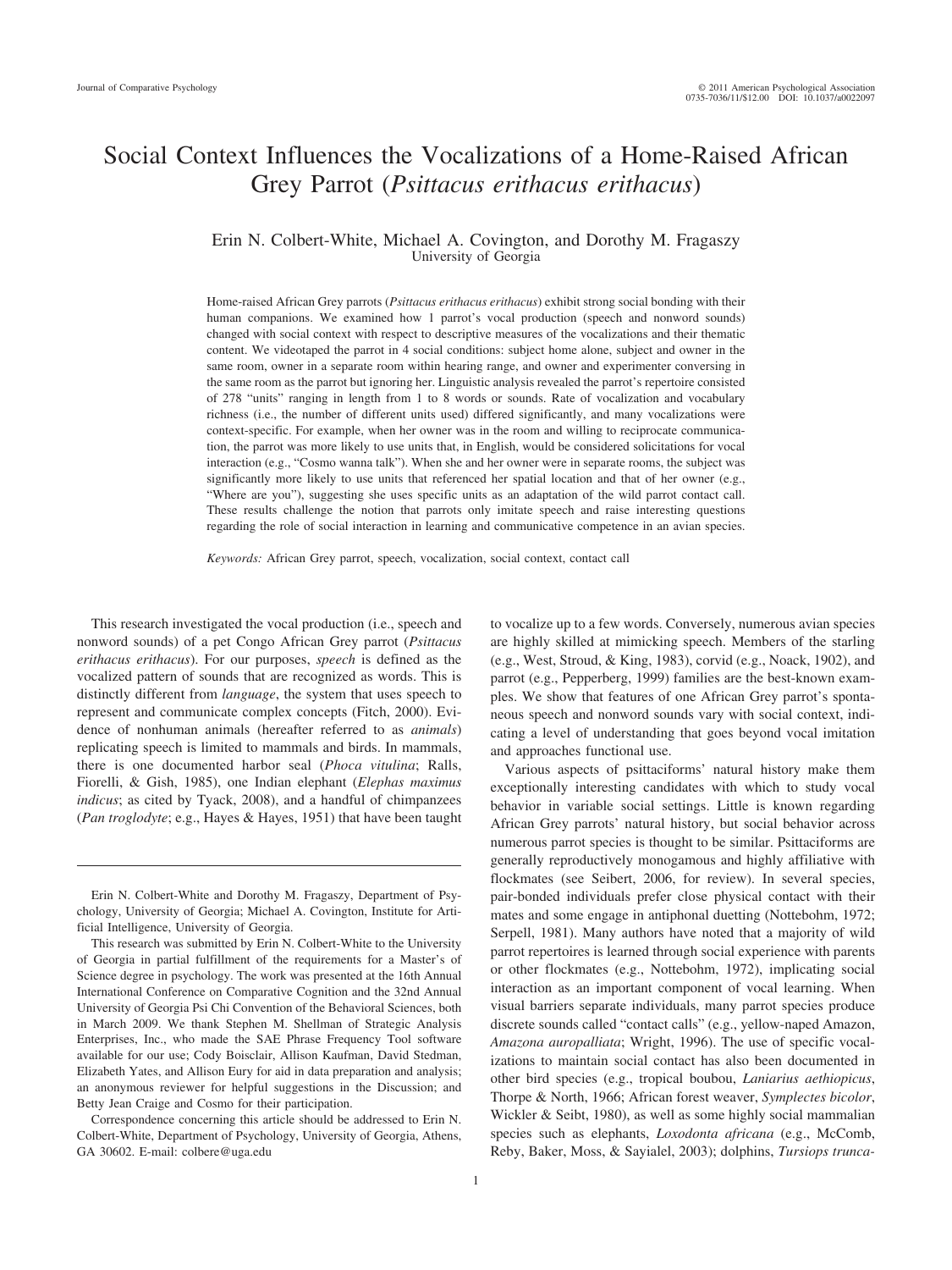*tus* (e.g., Watwood, Owen, Tyack, & Wells, 2005); and some nonhuman primates (e.g., Cheney & Seyfarth, 1996).

With only a few exceptions, such as the investigation of selfspeech by Pepperberg, Brese, and Harris (1991), studies of captive parrots' vocalizations have focused on topics related to referential learning and numerical competence using speech (e.g., Pepperberg, 1987, 1988, 2006; see Pepperberg, 1999, for review; Pepperberg, Gardiner, & Luttrell, 1999). These studies typically used question-and-answer paradigms. We know that social interaction can play a significant role in parrots' mastering concepts (e.g., sameness and difference of color, shape, and material properties) and cognitive tasks such as referential label learning (Pepperberg, 1994; Pepperberg et al., 1999). However, to our knowledge, the current study is the first to investigate the effects of social context on parrots' spontaneous vocalizations.

Any parrot owner can attest to the strong social bonding that occurs between human caregivers and their home-raised African Greys. Home-raised parrots often treat their human caregivers like a conspecific pair mate. Because speech can replace or be used in conjunction with species-typical vocalizations in captive parrots, we hypothesized that one function of the spontaneous speech (and other discrete nonword vocalizations) that home-raised parrots produce is to maintain social contact with their owners. Thus, we expected that a linguistic analysis would provide evidence that some vocalizations in the parrots' repertoire serve the function of a wild parrot contact call.

To test this, we videotaped one parrot, Cosmo, in four distinct social contexts. If Cosmo uses vocalizations spontaneously to promote interaction or to maintain contact with her caregiver, she should vocalize differently when her caregiver's physical presence and willingness to reciprocate interaction are manipulated. Specifically, across contexts, we expected differences in measures of Cosmo's vocalization rate and vocabulary richness (i.e., the percentage of her full repertoire that she uses). We also expected that differences would be apparent in the content of the vocalizations themselves. That is, during periods of visual separation, Cosmo's vocal production should contain more vocalizations that, in English, refer to spatial location, request the owner to come in close proximity to the bird, or solicit vocalizations from the owner. Any of these findings would indicate that some pet parrot vocalizations can serve the function of a contact call to their human caregivers.

#### **Method**

#### **Subject**

Cosmo, a female Congo African Grey parrot that was 6 years old at the time of the study, served as the subject of the investigation. Cosmo's female owner (B.J.) purchased her from a pet store in 2002 when she was 5 months old. Although Cosmo had some experience hearing other human speakers, B.J. was her consistent companion. B.J. established a simplified grammar with limited vocabulary by labeling new objects for Cosmo and correcting Cosmo's misuse and mispronunciation of words. Social interaction with B.J. was the sole means by which Cosmo acquired melodies, English speech, and some nonword sounds like kiss noises. Two dogs also resided with B.J. and Cosmo at the time of the investigation.

#### **Apparatus**

All experimentation was conducted at B.J.'s home with Cosmo in her primary cage (55.9  $\times$  61.0  $\times$  83.8 cm, with perch extending 40.6 cm from top), which was located in a sun room facing B.J.'s reading chair 2 m away. Three weeks prior to initiation of data collection, we positioned a Sony DCR-TRV39 mini-DV video camera on a tripod 1.5 m from Cosmo's cage to allow her to habituate to the equipment. Cosmo's cage was the only object in the camera frame. The camera's built-in microphone (32 kHz, 16-bit audio) recorded all audio. B.J. taped 60-min sessions at her convenience from October 20, 2007, until August 12, 2008.

#### **Experimental Procedure**

Data were collected for four social contexts: In the alone (AL) context, B.J. began recording and left her house for the duration of the session. For the in (IN) context, B.J. sat in her reading chair and interacted with Cosmo as normal. In the out (OUT) context, B.J. remained in an adjacent room, but interacted with Cosmo as normal. In the company (CO) context, the experimenter and B.J. sat in the same room with Cosmo and simulated dialogue by taking turns reading from online blog entries. Care was taken to imitate natural speech by using inflection, laughter, and other conversation features. Throughout CO sessions, the experimenter and B.J. ignored Cosmo by refraining from interacting with her, talking about her, or making eye contact with or body gestures toward her. According to B.J. (personal communication, June 2, 2008), this was a highly unusual social context for Cosmo.

#### **Transcriptions and Coding**

Transcriptions were typed with a timestamp, identification of speaker, and vocal content. All background sounds were omitted. As with Nelson's (1989) transcriptions of her child subject, we used subjective pause lengths between utterances to segment the vocalizations by line. Often, two or more nonword vocalizations appeared on the same line if they occurred in close temporal proximity to each other. We phonetically transcribed syllables and fragments (e.g., *tele* and *showe* for *telephone* and *shower*, respectively). Cosmo's inaudible or questionable English vocalizations (e.g., *beak* and *feet* were often difficult to distinguish) were identified like Nelson's transcriptions, but with the code "ID" instead of question marks. Depending on the length of an utterance, multiple IDs served as codes for strings of indistinguishable vocalizations. Syllabic combinations were transcribed together as they were heard (e.g., "goodbye" followed by "I love you" was transcribed as "good byelove you" if the "I" was not articulated distinctly). With the exception of possible homophones, contextual information was not used to construct transcriptions to avoid bias.

For nonword sounds, we were able to identify 34 distinct vocalizations (see Appendix A). Nonword sounds that were not distinct were assigned to either "other one-note whistle" (MWH) or "other nonwhistle sound" (NWM). For all transcriptions, we omitted the first and last 2 min from analysis to control for any abnormal vocal behavior immediately before and after Cosmo's separation from B.J. and immediately prior to B.J.'s return. In addition, because B.J. occasionally inadvertently violated the experimental design rules during a given taping session (e.g., by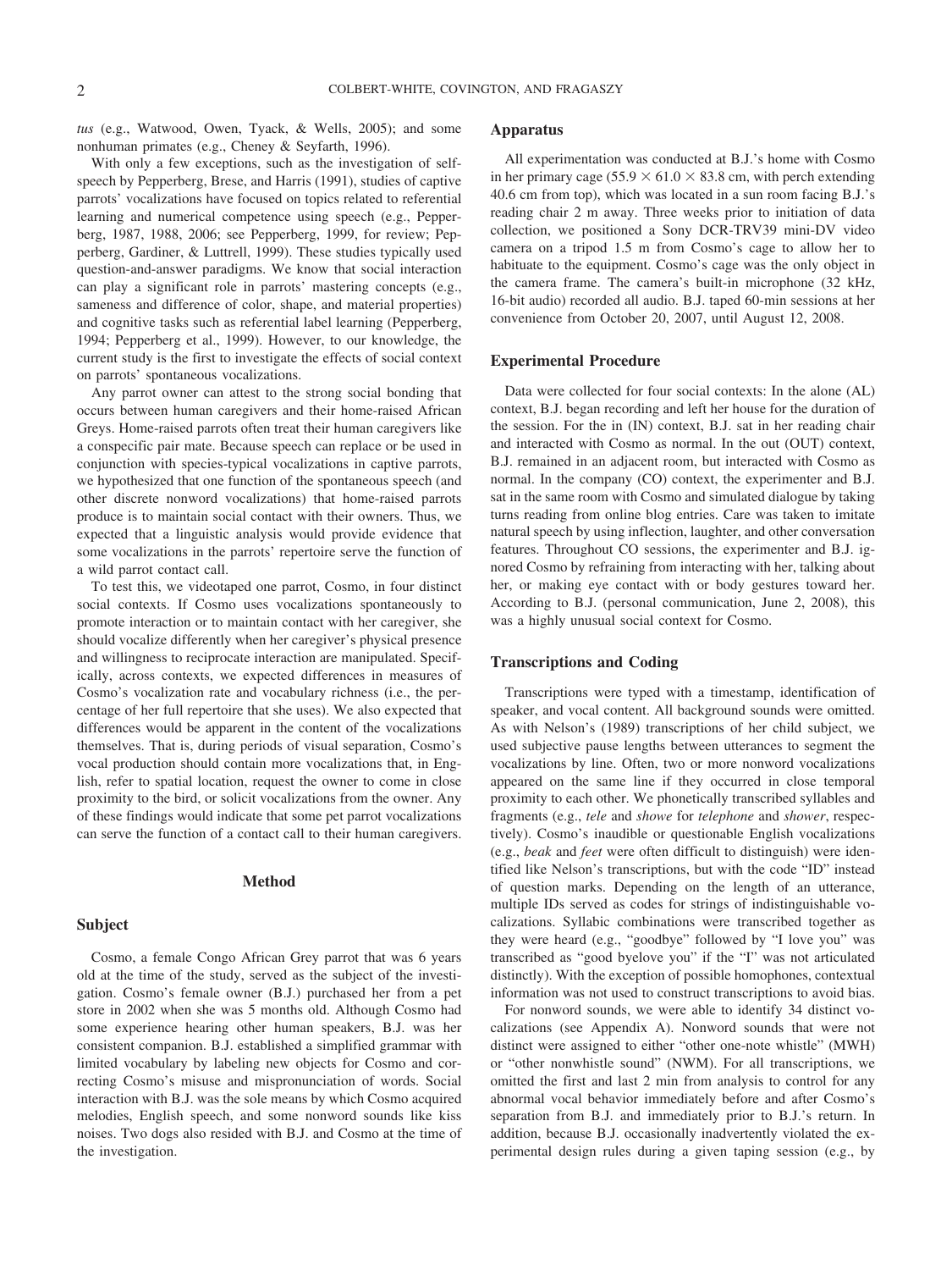leaving the room during an IN session), the analysis only included the transcriptions from times that were in accordance with the social context being videotaped. For any sections of transcriptions that were not included, the 2 min before and after those sections were also omitted. The complete raw data set included 180 min in each context.

An independent observer transcribed 8 min each from the AL, IN, and OUT contexts (24 min total; 13% of the data set). The 8-min segments comprised four random selections of 2 consecutive min where at least 10 lines of vocalizations occurred. This criterion could not be met for the CO condition, explaining its exclusion from reliability coding. The range of Cohen's kappa coefficients for matching individual words/nonword sounds by the two transcribers was  $.65-.97$  (*Mdn* = .80).

#### **Data Analysis**

A file-splitting program split each transcription into separate text files according to speaker. We compiled the Cosmo text files to create one large "Cosmo corpus" that could be divided according to social context.

Initial review showed that many individual words were only vocalized in conjunction with others, and that Cosmo's repertoire might be composed of both individual words as well as multivocalization phrases. Thus, to determine Cosmo's repertoire more accurately, the SAE Phrase Frequency Tool (Strategic Analysis Enterprises, Inc., Williamsburg, VA) computer program searched for recurrent phrases, as well as single words. This program is used by linguists to find recurrent phrases in text. The program tabulated the occurrences of all words and phrases ranging from one to nine words in length (nonword sound codes were tabulated as words) that occurred at least twice. Vocalizations that occurred only once were not tabulated because they could not be compared across contexts. If a phrase occurred only as part of a larger phrase (e.g., "in a car" was only ever uttered as "go in a car"), the program tabulated the larger of the two phrases.

With the resulting frequency of use data set for individual words and phrases, the AntConc (Version 3.2.1w, Laurence Anthony, Waseda University, Tokyo) freeware program determined the frequency with which each of the possible repertoire units occurred without being preceded or followed by other vocalizations. For example, the phrase "bad bird" was uttered 6 times, but was vocalized twice discretely. Thus, "bad bird" was counted as a unit in Cosmo's repertoire. If a single utterance or multiutterance phrase occurred only 1 time on its own, it was not included because of an inability to compare across contexts. Also, vocalization strings that had IDs in them were excluded. Those words, nonword sounds, and phrases that remained were considered to be units in Cosmo's vocal repertoire. The SAE Phrase Frequency Tool and AntConc programs were used to determine the frequency of use for all units in each social context separately so that chi-square analyses could be conducted to evaluate differences in the utterance rates and vocabulary richness across contexts.

Based on preliminary review of the unprocessed Cosmo corpus, we identified six salient themes to pursue in detail. These themes contained units that, in English, were solicitations for vocal interaction, requests for objects, requests to be taken out of the cage, requests for physical interaction, requests to go to a different location in the house, and references to Cosmo or B.J.'s spatial location. We categorized applicable units and recorded summed frequencies of use for each social context. An independent observer also categorized the units. The Cohen's kappa coefficient of reliability for matching categorization of the units was .91.

We calculated the percentage of repertoire units used per theme in each context. For example, if Cosmo used 14 units of the 29 that had been categorized as "vocal interaction," the vocabulary richness for that context was 48%. We also calculated the proportional rate of use of units in a given theme out of the total rate of all units that had been coded in that context. For example, if 300 utterances were categorized as "vocal interaction," this was calculated into a percentage of the total unit frequency in that context. Chi-square tests determined whether the units were nonrandomly distributed across the four contexts. These tests were performed only for themes with 20 or more cases across the four contexts (so that expected cell frequencies would be greater than or equal to 5). The alpha criterion used to reject the null hypotheses for all statistical tests was  $p < .05$ .

#### **Results**

#### **Complete Repertoire**

We used all of Cosmo's transcribed vocalizations from 720 min (180 min/context) of analyzable video footage. Linguistic analysis revealed that Cosmo's complete repertoire comprised 278 different units that ranged in length from one to eight words or nonword sounds (see Appendix B for complete repertoire). Cosmo used the 278 units 5,006 times in the data set.

As shown in Table 1, the repertoire contained 23 units that were classified as combinations (i.e., one or more English words with one or more nonword sounds), 36 units that were one or more nonword sounds, and 219 that were English speech units. Under most circumstances, the nonword sounds used in combination units were appropriate according either to the English content with which they were associated (e.g., "Betty kiss KS [kiss sound]," and "Cosmo wanna whi DUW [duet whistle]") or the situation in which Cosmo may have heard B.J. saying them (e.g., "OU ["oww" pain sound] don't bite," and "OOO ["oooh"  $\overline{00}$  sound as in "yoo"] what a bird"). "Good byelove you," "heygov," and "what's bach" were the only English units that contained gibberish.<sup>1</sup> Furthermore, "yoohoo," "oh," and "aww" were classified as English-only units given their unique value to the English language. It is interesting that a high degree of similarity existed among many of the units in both their English meaning (e.g., "Cosmo go up," "Cosmo wanna go up," "okay go up," and "wanna go up") and their grammatical structure (e.g., "we're gonna go for a walk" and "we're gonna go for walk").

English units represented 79% of the repertoire, although the frequency with which they were uttered constituted only slightly over one third of all vocalizations. In contrast, nonword units represented only 13% of the repertoire's units but 62% of the total number of utterances, indicating that Cosmo vocalized nonword units with a greater frequency than English units (see Table 1).

<sup>1</sup> Cosmo's utterance "What's bach" may be related to Pepperberg's (1999) note that Alex often pronounced *box* as *bock*. A review of our videotapes indicated that B.J. did label a box for Cosmo during one session.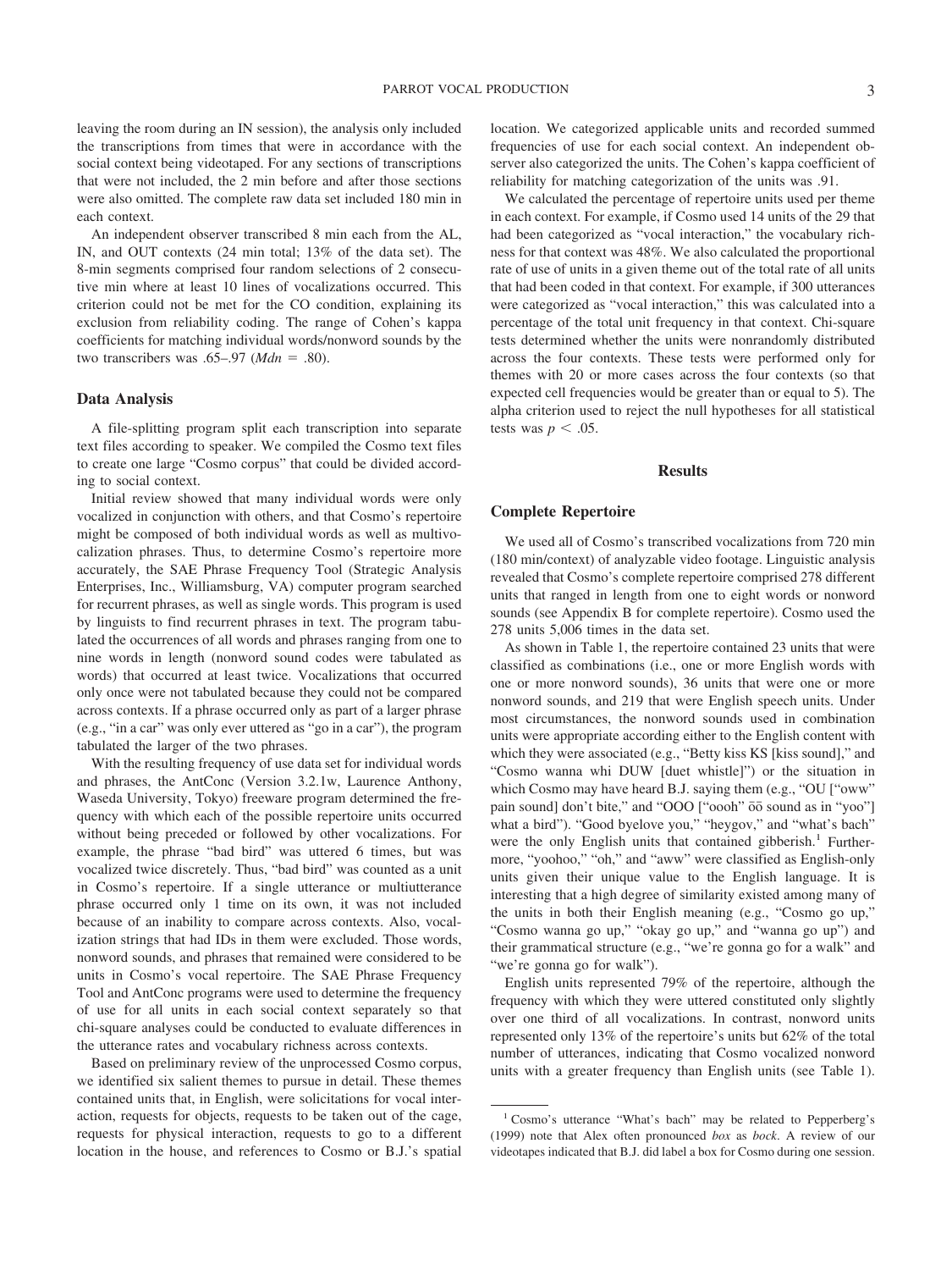| Table 1 |                                                    |  |
|---------|----------------------------------------------------|--|
|         | Number of Units and Rate of Use in Full Repertoire |  |

| Unit type   | No. units  | Rate        |  |
|-------------|------------|-------------|--|
| English     | 219 (78.8) | 1,835(36.7) |  |
| Nonword     | 36(12.9)   | 3,086(61.6) |  |
| Combination | 23(8.3)    | 85(1.7)     |  |

*Note.* Total number of units  $= 278$ . Total rate of use  $= 5,006$ . Percentage of total is denoted in parentheses. "Combination" units contained at least one English word and one nonword sound.

Ranking the units according to frequency of use, the 20 most frequently vocalized units were 14 nonword units and six English units. These 20 units made up almost two thirds of the entire corpus content. The first English unit ("I'm here") was ranked eighth, further emphasizing nonword units as Cosmo's "preferred" class of vocalization. During transcription, notes were made suggesting that some nonword units were being used for communicative purposes between Cosmo and B.J. rather than simply as arbitrary sounds. Specifically, Cosmo and B.J. often vocalized wolf whistles, whistle melodies, and kiss sounds in a turn-taking fashion.

#### **Context Differences in Frequency of Use and Vocabulary Richness**

In context AL, Cosmo vocalized slightly more frequently than when B.J. was in the room with her. In contrast, Cosmo vocalized almost twice as much when B.J. was out of the room than in AL and IN. When B.J. ignored Cosmo in favor of interacting with the experimenter, Cosmo vocalized much less than in all of the other contexts. These data are quantified in Table 2. A follow-up analysis showed that in context CO, Cosmo's vocal behavior decreased across time; for the last 33 min of the third session and first 17 min of the fourth and final CO session, Cosmo did not vocalize, suggesting that there was a learning curve for being ignored.

The rates of vocalization were significantly different across all four contexts,  $\chi^2(3, N = 5,006) = 1911.47, p < .001$ . The number of repertoire units that Cosmo used also differed across all four contexts. That is, the size of Cosmo's "vocabulary" was, in fact, different across context,  $\chi^2(3, N = 523) = 40.98$ ,  $p < .001$ .

The 10 most frequently vocalized units and their associated rate of use for each of the social contexts are shown in Table 3. For contexts AL, IN, and OUT, the use of nonword sounds was predominant (comprising 90%, 80%, and 80% of each of the lists, respectively). Conversely, nonword vocalizations were only 20% of the top-10 list when B.J. was ignoring Cosmo in favor of speaking to company.

The duet whistle was ranked first in both the IN and OUT contexts. Although B.J. was in the room in the CO context, the duet whistle did not appear in the top-10 list or even in the full list of units used in that context. Unlike in contexts AL and OUT, the use of nonword units dog bark, dog whine, and phone beep were not in the top-10 lists for the two social contexts when B.J. was in the room with Cosmo. Similarly, IN and CO were the only contexts with requests to approach ("wanna come here" and "come here," respectively) in their top-10 lists of most frequently uttered units. Considering frequency rather than actual units used, this indicates that the use of the nonword sounds in each context's top-10 list was very high (96%, 86%, 90%, and 76%, respectively, for AL, IN, OUT, and CO). Overall, Cosmo used nonword units approximately twice as frequently as English units in all four contexts except IN (see Table 4).

#### **Thematic Differences Across Context**

The six theme-related units made up 11% of Cosmo's total vocalizations in the AL context, 41% in IN, 34% in OUT, and 8% in CO. For vocal interaction, 29 units were categorized, including asking to kiss, whistle, or talk, as well as DUW, wolf whistle (WW), and all variations of KS. There were contextual differences in the relative amount with which Cosmo vocalized about this theme (see Figure 1). In contexts when B.J. reciprocated interaction, Cosmo's rate of vocalizing about vocal interaction was much higher,  $IN = 27\%$  and  $OUT = 19\%$ , than in the other two contexts. Wide variation existed across contexts in vocabulary richness (see Figure 2). Cosmo used 93% of the vocal interaction units in context IN. This dropped to 45% in OUT, 28% in AL, and 0% in CO. Thus, Cosmo's vocabulary about vocal interaction was the richest and the content of her speech most frequently referenced this theme during the IN context.

Ten units were categorized as requests for objects (e.g., grapes, peanuts, shower, and water). There was little variation across AL, IN, OUT, and CO in the relative unit frequencies for this theme  $(2\%, 1\%, < 1\%, \text{ and } 1\%, \text{ respectively})$ . Similar to vocal interaction, her vocabulary about requesting objects was the richest in the IN context, where she used 70% of the categorized units. Half of the units were used in AL, 40% in OUT, and 10% in CO.

Nineteen units were categorized as requests by Cosmo to be taken out of her cage, including "here step up," "wanna go up," and "be a good bird okay go up." The IN context had the highest rate of use (5%) of this theme's units. Cosmo's vocabulary was the richest (90%) when B.J. was in the room and vocalizing with her.

Eight units were categorized as requests for physical interaction, including "come here please," "Cosmo wanna cuddle," and "wanna come." This theme was the only one in which CO's percentage of total frequency of use (7%) was higher than in the other three social contexts. With respect to vocabulary richness, all eight of the units were used in the IN context, followed by OUT (75%), CO (50%), and AL (25%).

Eleven units were categorized as requests to go to a different location within the house, including going to the kitchen, going to "Betty Jean room," and going back in Cosmo's cage. Even in the OUT context, the frequency with which Cosmo requested to go to a new location was less than 1% across all contexts. With the exception of CO, during which no requests to move to a different

| Table 2 |  |  |  |  |                                                        |
|---------|--|--|--|--|--------------------------------------------------------|
|         |  |  |  |  | Number of Units and Rate of Use Across Social Contexts |

| Social context | No. units <sup>*</sup> | Rate* |
|----------------|------------------------|-------|
| Alone          | 145                    | 1,336 |
| In             | 187                    | 1,324 |
| Out            | 171                    | 2,261 |
| Company        | 20                     | 85    |
|                |                        |       |

 $p < .001$ .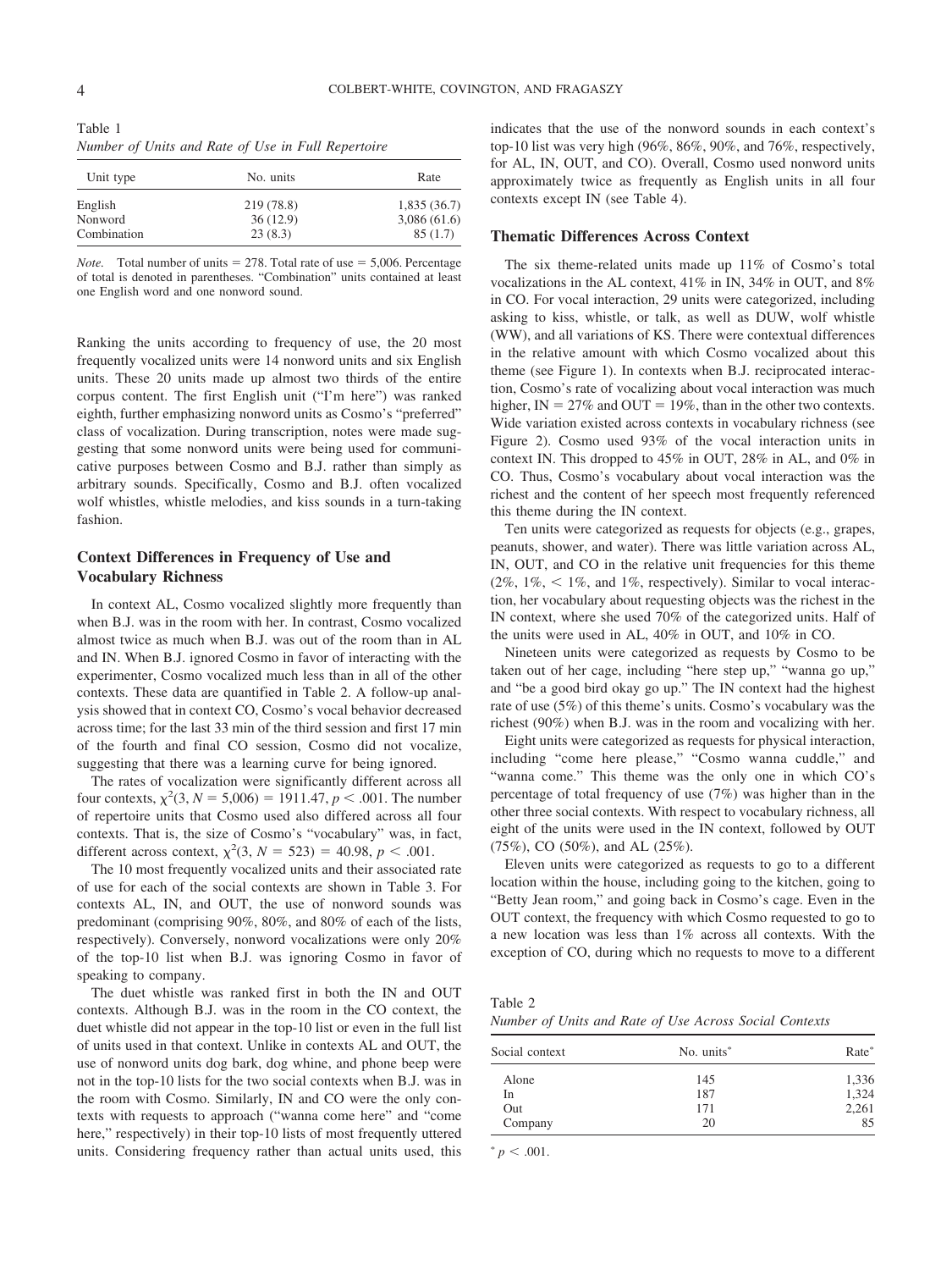| Rank | Alone           | 1 <sub>n</sub>       | Out               | Company                          |
|------|-----------------|----------------------|-------------------|----------------------------------|
|      | NWM (205)       | DUW (135)            | DUW (353)         | NWM (55)                         |
|      | DS(150)         | NWM (122)            | WBI (307)         | Wanna be a good bird (4)         |
|      | WBI (128)       | KS (76)              | NWM (1679)        | Wanna cuddle (3)                 |
|      | DW(69)          | No(56)               | DS(160)           | Cos don't bite okay $(2)$        |
|      | PH (66)         | WBI (37)             | I'm here $(102)$  | Cosmo wanna be a good bird $(2)$ |
|      | 000(35)         | 000(34)              | <b>MWH (81)</b>   | Don't bite okay (2)              |
|      | DUW(31)         | <b>MWH (29)</b>      | PH (79)           | No peanut $(2)$                  |
| 8    | Hello $(29)$    | Wanna come here (22) | DO(54)            | Okay $(2)$                       |
|      | RI(28)          | WF (22)              | DW (49)           | WBI $(2)$                        |
| 10   | <b>MWH (22)</b> | KS KS (19)           | I love you $(46)$ | Come here $(1)$                  |

| Table 3                                                |  |  |
|--------------------------------------------------------|--|--|
| Most Frequently Vocalized Units Across Social Contexts |  |  |

*Note*. Rate of use for each unit is denoted in parentheses. NWM = other nonwhistle sound; DUW = duet whistle; DS = dog bark, gruff, or howl; WBI = wild songbird vocalization; KS = kiss; DW = dog whimper; PH = telephone dial beep; OOO = "oooh" (oo sound as in "yoo"); MWH = other one-note whistle; DO = door opening creak; RI = telephone ring; WF = "woo-woo-woo" or "woo" (B.J.'s imitation of a dog). Refer to Appendix A for full coding scheme.

location were made, vocabulary richness for the theme was comparable across contexts ( $AL = 36\%$ ,  $IN = 46\%$ , and OUT = 55%).

Twelve units referred to either Cosmo's or B.J.'s spatial location, including "DUW I'm here," "here I are," "I'm here," and "where are you." Only 1% and 2% of AL and IN's respective total frequencies referenced this theme, and this percentage dropped to zero in CO. The OUT context had the highest percentage (10%). The richest vocabulary was also in the OUT condition (83%). These percentages were greatly reduced in the AL (42%), IN (33%), and CO (0%) contexts.

#### **Discussion**

This study demonstrates that features of a home-raised African Grey parrot's spontaneous vocal production changed significantly across different social situations. Three key observations from the data lead us to the conclusion that Cosmo's vocal production is largely affected the presence and responsiveness of the social partners in her environment (i.e., social context).

First, the distribution of nonword units across the contexts was not equal. Cosmo used English units more frequently than nonword units when B.J. was in the room with her and reciprocated her vocalizations. Conversely, in the AL and CO contexts, Cosmo used nonword units more than English units. We believe that a majority of the nonword units in Cosmo's repertoire neither require nor promote reciprocated interaction, which may explain why they were used so frequently in these contexts. Furthermore, in the unfamiliar situation of being ignored, Cosmo used a greater

Table 4 *Unit Type Frequencies Across Social Contexts*

|                |         | Unit type |                  |
|----------------|---------|-----------|------------------|
| Social context | English | Nonword   | Combination      |
| Alone          | 419     | 907       | 10               |
| In             | 700     | 586       | 38               |
| Out            | 689     | 1,535     | 37               |
| Company        | 27      | 58        | $\left( \right)$ |

variety of English units than nonword units. Thus, B.J.'s presence in the room but lack of reciprocation was associated with an increase in Cosmo's persistence in using speech but a decrease in the repetition of any one speech unit (as evidenced by multiple units that were only once or twice each). We interpret this as after multiple failed attempts to solicit interaction from B.J. using speech, Cosmo treated being ignored as being alone and vocalized with nonword units more frequently than she would have if B.J. had reciprocated interaction.

Second, the distribution of "neutral" vocalizations went against what learning through associative processes would predict. Based on principles of associative learning, we might expect that Cosmo would hone her vocal production in varying social situations to include only contextually appropriate aspects of her repertoire. That is, those units reinforced by responses from B.J. would be more likely to be repeated (e.g., "Cosmo wanna kiss" during the IN context), whereas those that were not would be less likely to be repeated (e.g., dog barks during the IN context). If this were true, over time Cosmo's vocabulary would be expected to change as a function of social context. However, as described above with



*Figure 1.* Rate of use of themed units across social context. Bars show the percentage of the total vocalizations represented by each theme. Units related to going to a different location represented  $\lt$  1% of the total vocalizations for all contexts.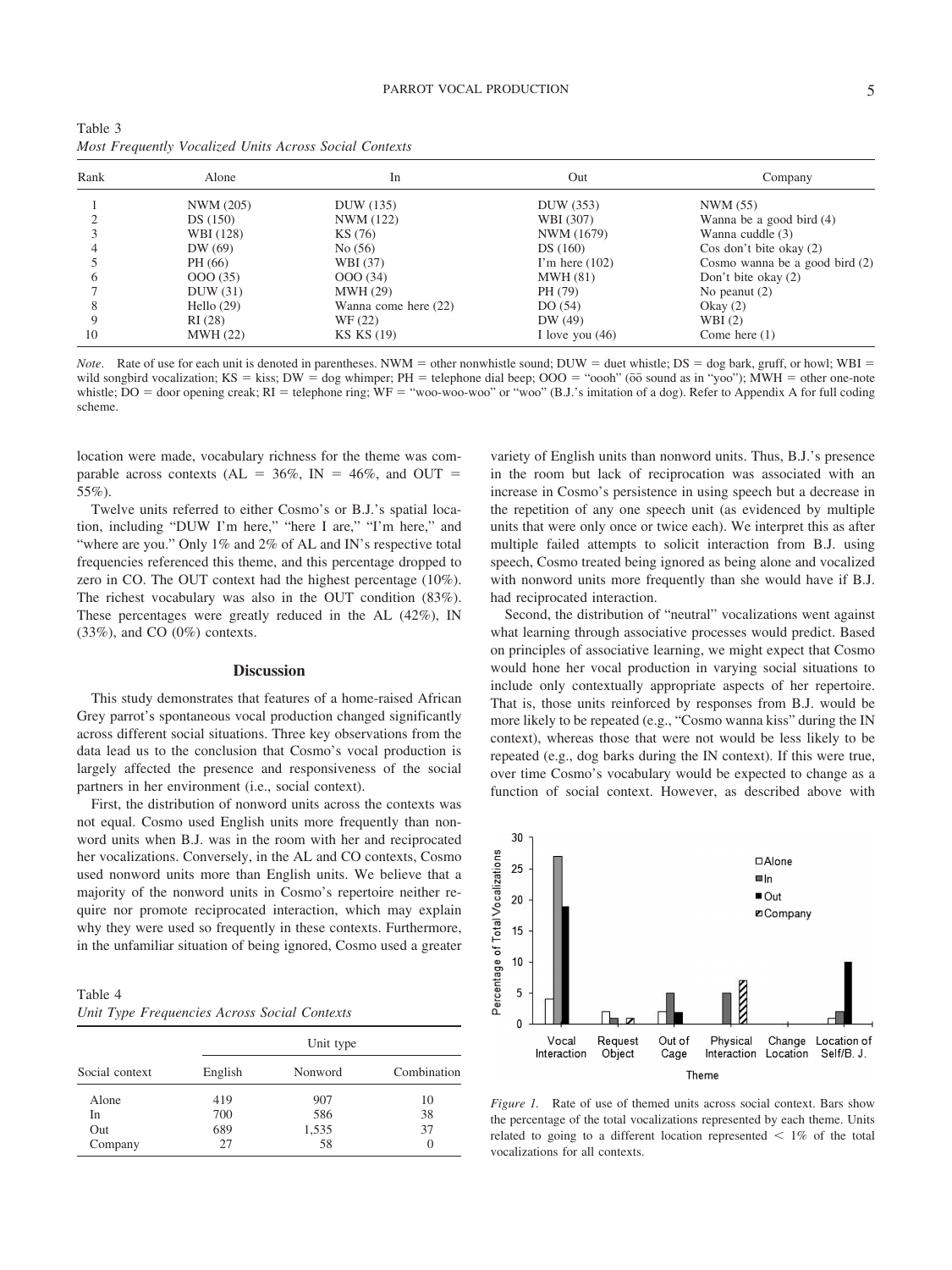

*Figure 2.* Vocabulary richness for themed units across social contexts. Bars represent the percentage of units used out of the total number of units categorized in a given theme.

nonword sounds, this is not what we found. For example, B.J.'s telephone rings and her dogs vocalize independent of social context, but Cosmo produced these sounds most often during the two contexts when B.J. was not in the room (i.e., AL and OUT contexts). When B.J. was available to reciprocate, Cosmo produced these neutral units less frequently, further supporting the conclusion that Cosmo actively monitors her social environment.

Third, the thematic content of Cosmo's vocalizations varied depending on the social context. We identified six themes in the corpus: references to vocal interaction, requests for objects, requests to get out of the cage, requests for physical interaction, requests to go to a new location within the house, and references to Cosmo's or B.J.'s spatial location. We addressed Cosmo's understanding of the use of themes insofar as she had learned that vocalizing with certain units was associated with a particular outcome. That is, we assumed that when she asked for a grape or for B.J. to approach her cage, she was deliberately communicating with the appropriate units with the expectation of that unit's previous, repeatedly associated outcome. Cosmo produced higher proportions of units from the vocal interaction theme when B.J. reciprocated (i.e., IN and OUT contexts) than when she did not (AL and CO contexts). Furthermore, Cosmo used units associated with vocal and physical interaction, requests, and references to her spatial location and that of B.J. with a higher frequency during the IN and OUT contexts than during the AL and CO contexts. In AL and CO, Cosmo vocalized more often about nontheme content (e.g., "that's squirrel," hawk imitations, and dog barks) than theme content. Taken together, the above observations are indicators that Cosmo's vocal production is far from random and is strongly influenced by the context created by variations in her social partner's physical presence and willingness to reciprocate interaction.

There is a possibility that B.J. only uses certain themed units during certain contexts such that Cosmo associates their use with those contexts. For example, B.J. rarely says, "Where are you?" unless she and Cosmo are in separate rooms. After many years of experience, one might expect Cosmo's vocalizations to have little contextual overlap. However, our results show that Cosmo makes contextually inappropriate utterances (such as asking for objects while alone). Although her motives for making these vocalizations are unclear, Cosmo may have been practicing new words. An investigation of the loudness and clarity with which she vocalizes these contextually nonrelevant utterances versus others may provide answers.

Another point to consider is the surprisingly low rate with which Cosmo vocalized during the CO context. Given Cosmo's strongly bonded relationship with B.J., we expected vocal competition for B.J.'s attention. According to B.J. (personal communication, June 2, 2008), she and her human company rarely ignore Cosmo. Although unfamiliarity with the experimenter and the novel social context of being ignored no doubt affected Cosmo's vocal production, our learning curve data suggest that part of her silence can be attributed to her learning that she was being ignored. It is interesting that Cosmo requested physical interaction proportionally more often in the CO context than in any other. We interpret this as Cosmo making some distinction between which modality of interaction works and which does not in a given situation. Specifically, when Cosmo recognized that her preferred vocal method of interaction was not possible, she compensated by requesting more physical interaction. This is an important finding because it shows that Cosmo first monitors who is in the room and what they are doing, and then modifies the content of her vocalizations in strategic ways to achieve the best possible method of maintaining social contact with her intended partner.

Our main content prediction was that Cosmo would be more likely to use units that, in English, reference her own spatial location and that of B.J. during times of visual separation. The data support this prediction, as evidenced by the differences across the contexts in the relative rate of vocalizing and vocabulary richness for that theme. Furthermore, Cosmo typically uttered the spatial location units with an amplified voice (like B.J.'s), and the vocalizations were persistent, repetitive, and frequently solicited vocal duetting with B.J., which mirrors the features of a wild contact call (Nottebohm, 1972; Thorpe & North, 1966; Wickler & Seibt, 1980). Thus, as we predicted, Cosmo appears to have flexibly developed a functionally equivalent adaptation of the contact call using speech and species-atypical vocalizations.

Although Cosmo is only one parrot, our results demonstrate for the first time that it is within the abilities of a nonhuman, nonprimate, nonmammal species that has been raised with a responsive human conversational partner in a home rather than a lab to use a variety of speech and nonword sounds in a deliberate, contextually relevant fashion. Moreover, despite the fact that Cosmo was not explicitly taught the vocalizations that she uses to communicate with B.J. (in contrast to many of the words produced by lab-reared parrots), she has still developed more than a surface, auditorybased understanding of the units in her repertoire. That is, she has picked up how to produce numerous utterances in an arguably context-appropriate manner. Our findings stress the important role that socialization plays in learning to communicate. They also suggest that a primate, or even mammalian, brain may not be necessary for an individual to develop aspects of vocal communicative competence.

#### **References**

Cheney, D. L., & Seyfarth, R. M. (1996). Function and intention in the calls of non-human primates. In W. G. Runciman, J. M. Smith, & R. I. M. Dunbar (Eds.), *Evolution of social behaviour patterns in primates and man* (pp. 59 –76). New York: Oxford University Press.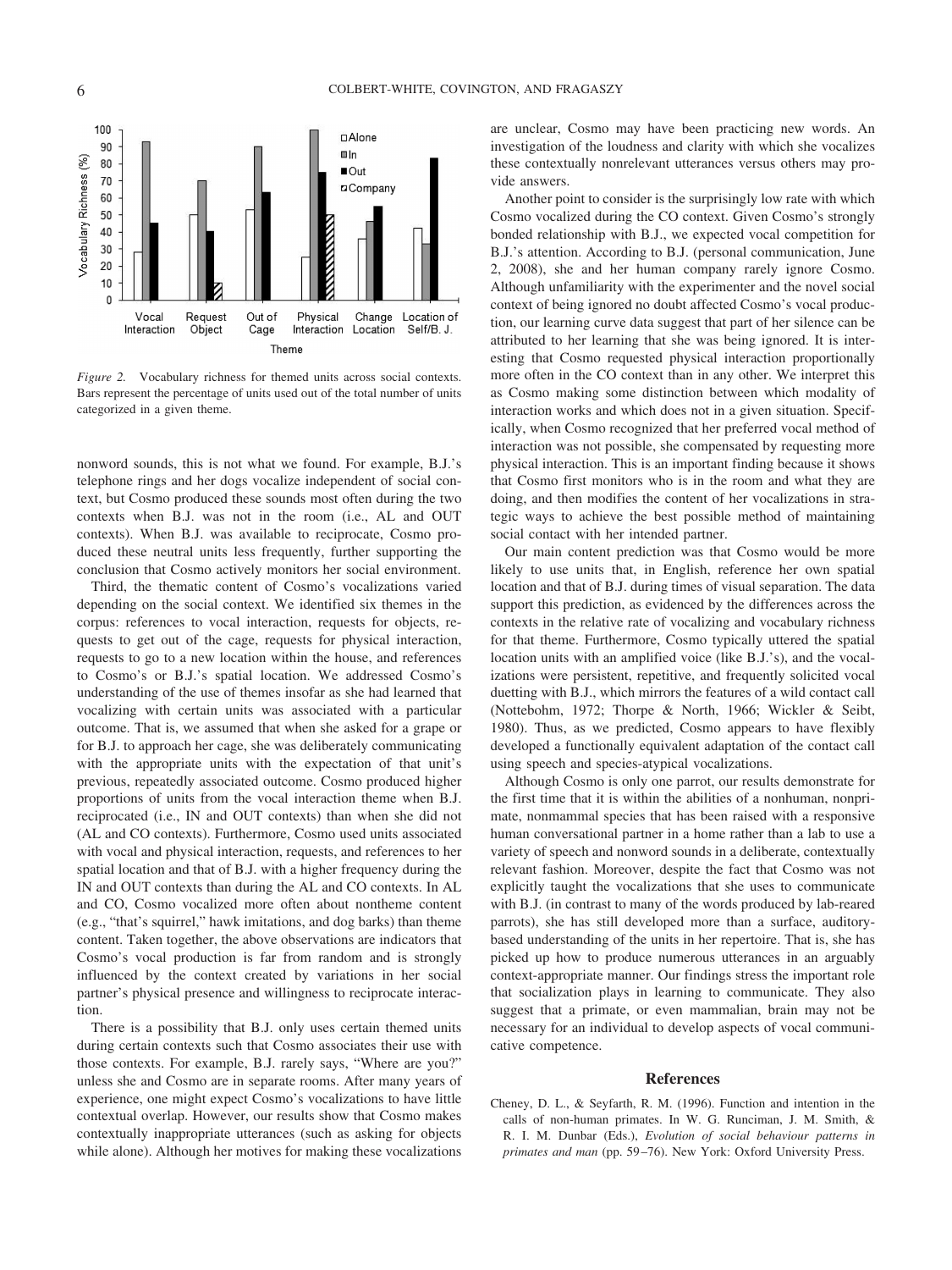- Fitch, W. T. (2000). The evolution of speech: A comparative review. *Trends in Cognitive Sciences, 4,* 258 –267.
- Hayes, K. J., & Hayes, C. (1951). The intellectual development of a home-raised chimpanzee. *Proceedings of the American Philosophical Society, 95,* 105–109.
- McComb, K., Reby, D., Baker, L., Moss, C., & Sayialel, S. (2003). Long-distance communication of acoustic cues to social identity in African elephants. *Animal Behaviour, 65,* 317–329.
- Nelson, K. (1989). *Narratives from the crib.* Cambridge, MA: Harvard University Press.
- Noack, H. R. (1902). Vocal powers of the yellow-billed magpie. *The Condor, 4,* 78 –79.
- Nottebohm, F. (1972). The origins of vocal learning. *The American Naturalist, 106,* 116 –140.
- Pepperberg, I. M. (1987). Interspecies communication: A tool for assessing conceptual abilities in the African Grey parrot. In G. Greenberg & E. Tobach (Eds.), *Language, cognition, consciousness: Integrative levels* (pp. 31–56). Hillsdale, NJ: Erlbaum.
- Pepperberg, I. M. (1988). An interactive modeling technique for acquisition of communication skills: Separation of "labeling" and "requesting" in a psittacine subject. *Applied Psycholinguistics, 9,* 59 –76.
- Pepperberg, I. M. (1994). Vocal learning in Grey parrots (*Psittacus erithacus*): Effects of social interaction, reference, and context. *The Auk, 111,* 300 –313.
- Pepperberg, I. M. (1999). *The Alex studies.* Cambridge, MA: Harvard University Press.
- Pepperberg, I. M. (2006). Cognitive and communicative abilities of Grey parrots. *Applied Animal Behaviour Science, 100,* 77– 86.
- Pepperberg, I. M., Brese, K. J., & Harris, B. J. (1991). Solitary sound play during acquisition of English vocalizations: Possible parallels with children's monologue speech. *Applied Psycholinguistics, 12,* 151–178.
- Pepperberg, I. M., Gardiner, L. I., & Luttrell, L. J. (1999). Limited

contextual vocal learning in the Grey parrot (*Psittacus erithacus*): The effect of interactive co-viewers on videotaped instruction. *Journal of Comparative Psychology, 113,* 158 –172.

- Ralls, K., Fiorelli, P., & Gish, S. (1985). Vocalizations and vocal mimicry in captive harbor seals, *Phoca vitulina. Canadian Journal of Zoology, 63,* 1050 –1056.
- Seibert, L. M. (2006). Social behavior of psittacine birds. In A. U. Luescher (Ed.), *Manual of parrot behavior* (pp. 43– 48). Ames, IA: Blackwell Publishing.
- Serpell, J. (1981). Duets, greetings and triumph ceremonies: Analogous displays in the parrot genus Trichoglossus. *Zeitschrift Tierpsychologie, 55,* 268 –283.
- Thorpe, W. H., & North, M. E. (1966). Vocal imitation in the tropical bou-bou shrike *Laniarius aethiopicus major* as a means of establishing and maintaining social bonds. *Ibis, 108,* 432– 435.
- Tyack, P. L. (2008). Convergence of calls as animals form social bonds, active compensation for noisy communication channels, and the evolution of vocal learning in mammals. *Journal of Comparative Psychology, 122,* 319 –331.
- Watwood, S. L., Owen, E. C. G., Tyack, P. L., & Wells, R. S. (2005). Signature whistle use by temporarily restrained and free-swimming bottlenose dolphins, *Tursiops truncatus. Animal Behaviour, 69,* 1373– 1386.
- West, M. J., Stroud, A. N., & King, A. P. (1983). Mimicry of the human voice by European starlings: The role of social interaction. *The Wilson Bulletin, 95,* 635– 640.
- Wickler, W., & Seibt, U. (1980). Vocal dueting and the pair bond: 2. Unisono dueting in the African forest weaver, *Symplectes bicolor. Zeitschrift Tierpsychologie, 52,* 217–226.
- Wright, T. F. (1996). Regional dialects in the contact call of a parrot. *Proceedings of the Royal Society: Biological Sciences, 263,* 867– 872.

#### **Appendix A**

#### **Coding Scheme for Nonword Sounds**

| Code        | Description                           | Code        | Description                                        |
|-------------|---------------------------------------|-------------|----------------------------------------------------|
| AM          | Answering machine beep                | LS.         | Laser sound                                        |
| CR.         | Crow caw                              | <b>LSW</b>  | Laser sound-ID-whistle combination                 |
| DS.         | Any dog bark, gruff, or howl          | <b>MWH</b>  | Other one-note whistle                             |
| <b>DSS</b>  | Any dog bark, gruff, or howl sequence | <b>NWM</b>  | Other non-whistle sound                            |
| DO.         | Door opening creak                    | <b>NWMS</b> | Other non-whistle sequence                         |
| DOS.        | Door opening creak sequence           | 000         | "Oooh" ( $\overline{00}$ sound as in "yoo")        |
| <b>DUW</b>  | Duet whistle                          | OU          | "Oww" (as in pain)                                 |
| <b>DUWS</b> | Duet whistle sequence                 | OW          | Owl hoot                                           |
| DW          | Dog whine/whimper                     | PH          | Telephone dialing beep                             |
| <b>DWS</b>  | Dog whine/whimper sequence            | <b>PHS</b>  | More than five telephone dialing beeps             |
| FR.         | Frog croak                            | RI          | Telephone ring                                     |
| HA.         | Hawk cry                              | <b>RIS</b>  | Telephone ring sequence                            |
| <b>HAS</b>  | Hawk cry sequence                     | WBI         | Wild songbird vocalization                         |
| ID          | Indistinguishable                     | <b>WBIS</b> | Wild songbird vocalization sequence                |
| KS.         | Kiss sound                            | WF          | "Woo-woo-woo" or "woo" (B.J.'s imitation of a dog) |
| <b>KSS</b>  | Kiss sequence                         | WW          | Wolf whistle                                       |
| LA.         | Laugh                                 | <b>WWS</b>  | Wolf whistle sequence                              |

*Note*. "Sequence" denotes vocalization that was repeatedly uttered for more than 4 s. "Duet whistle" was a melodic whistling, not natural bird vocalization.

(*Appendices continue*)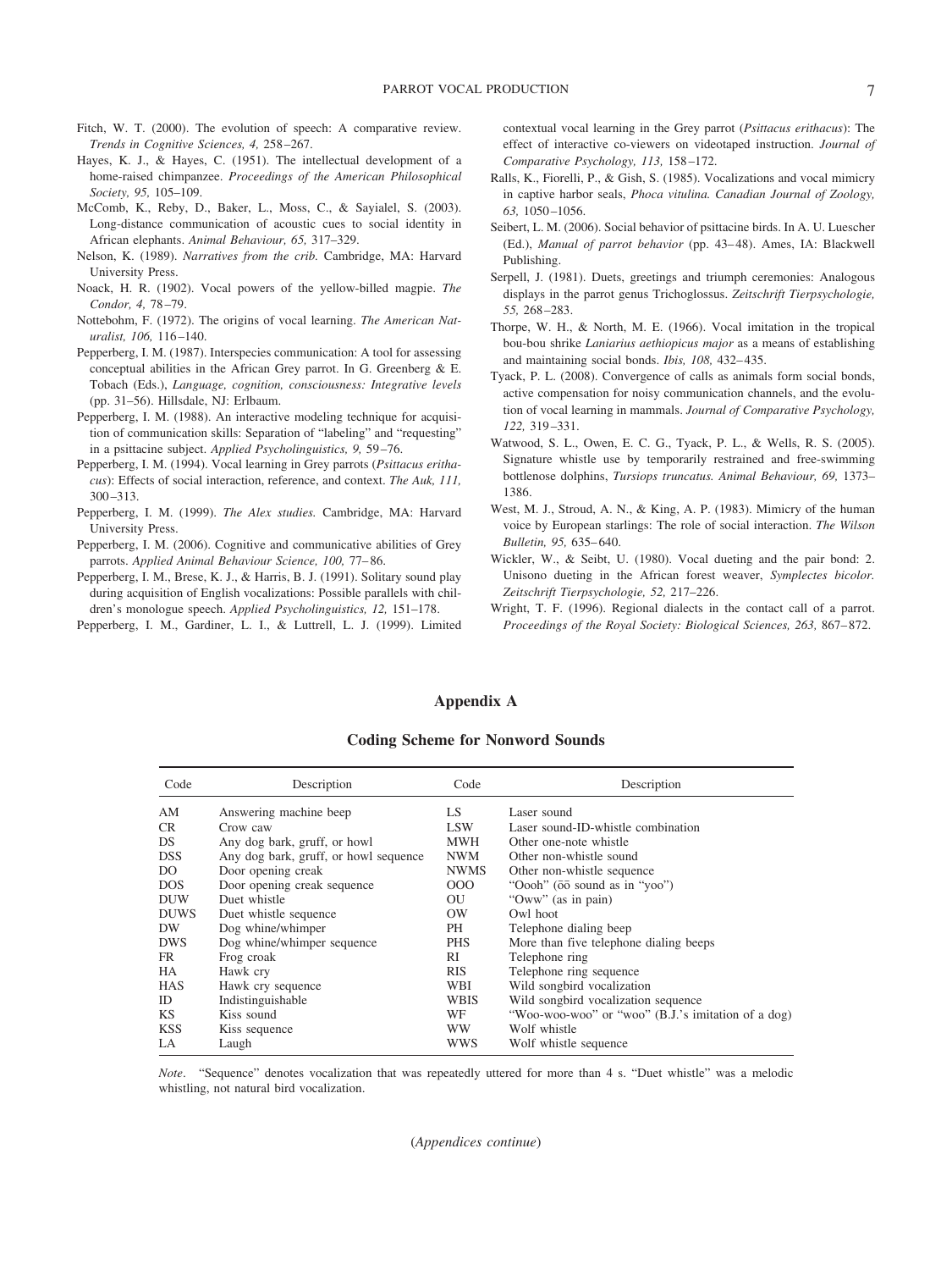### **Appendix B**

| Vocalization                    | Rate     | Vocalization                   | Rate             |
|---------------------------------|----------|--------------------------------|------------------|
| NWM                             | 561      | DUW I'm here                   | 12               |
| DUW                             | 519      | Go up                          | 12               |
| WBI                             | 474      | Hello Cosmo                    | 12               |
| DS                              | 316      | LSW                            | 12               |
| PН                              | 157      | Mary                           | 12               |
| MWH                             | 133      | Okay go up                     | 12               |
| DW                              | 122      | Wanna cuddle                   | 12               |
| I'm here                        | 115      | You have reached               | 12               |
| KS                              | 108      | Cosmo wanna water              | 11               |
| 000                             | 87       | KS KS KS                       | 11               |
| WF                              | 78       | Wanna kiss                     | 11               |
| No                              | 75       | WBIS                           | 11               |
| DO                              | 70       | We're gonna have company       | 11               |
| Okay                            | 67       | Where are you                  | 11               |
| I love you                      | 66       | Betty Jean wanna kiss          | 10               |
| Hello                           | 55       | Betty Jean kiss                | 10               |
| LS                              | 53       | Come here please               | 10               |
| RI                              | 50       | Cosmo don't bite okay          | 10               |
| WW                              | 48       | Cosmo wanna cuddle             | 10               |
| Here you are                    | 47       | Doggies wanna go for a walk    | 10               |
| Goodbye                         | 43       | <b>DOS</b>                     | 10               |
| There you are                   | 41       | <b>KSS</b>                     | 10               |
| How are you                     | 40       | That's bark                    | 10               |
| LA                              | 40       | OU                             | 9                |
| CR.                             | 36       | That's tele                    | 9                |
| <b>PHS</b>                      | 36       | Want kiss                      | 9                |
| Нi                              | 34       | Wow                            | $\boldsymbol{9}$ |
| What's that                     | 33       | Aww                            | 8                |
| Hi Tom                          | 29       | Fine thanks how are you        | 8                |
| Come here                       | 26       | Squirrel                       | 8                |
| Wanna come here                 | 26       | Telephone                      | 8                |
| Wanna be a good bird            | 25       | What                           | 8                |
| KS KS                           | 23       | What that                      | $\,$ 8 $\,$      |
| DSS wanna go up                 | 22       | Bark                           | $\boldsymbol{7}$ |
| Cosmo                           | 21       | Come on                        | $\tau$           |
| Cosmo wanna talk                | 21       | Cosmo poop                     | $\boldsymbol{7}$ |
| DWS                             | 21       | Don't bite                     | $\tau$           |
| HА                              | 21       | FR                             | $\boldsymbol{7}$ |
| Let go                          | 20       | Hello Kerri                    | $\tau$           |
| Here I are                      | 19       | <b>Kiss</b>                    | $\boldsymbol{7}$ |
| What's bach                     | 19       | Mary has feathers              | $\tau$           |
| Please                          | 18       | Oh goodbye                     | $\boldsymbol{7}$ |
|                                 | 18       |                                | $\tau$           |
| That's squirrel<br>Wanna peanut | 18       | Okay goodbye                   | 7                |
|                                 |          | Step up                        | $\boldsymbol{7}$ |
| We're gonna go for a walk       | 18<br>17 | You have reached Betty Jean    |                  |
| AΜ                              |          | Cos                            | 6                |
| That's birdie                   | 17       | KS KS KS KS                    | 6                |
| Cosmo<br>What a bird            | 15       | Okay we're gonna go for a walk | 6                |
|                                 | 15       | That's beak                    | 6                |
| Cosmo wanna be a good bird      | 14       | That's rain                    | 6                |
| Here step up                    | 14       | Wanna be a bird                | 6                |
| That's WF                       | 14       | Wanna come                     | 6                |
| Cosmo go up                     | 13       | We're gonna have               | 6                |
| Fine thank you                  | 13       | Bark WF                        | $\mathfrak s$    |
| Look for bird                   | 13       | Cosmo wanna kiss               | $\sqrt{5}$       |
| Telephone                       | 13       | Don't bite okay                | 5                |
| That's televi                   | 13       | No peanut                      | 5                |

|  |  | Cosmo's Complete Repertoire With Rates of Use (See Appendix A for Coding Definitions) |
|--|--|---------------------------------------------------------------------------------------|
|--|--|---------------------------------------------------------------------------------------|

(*Appendices continue*)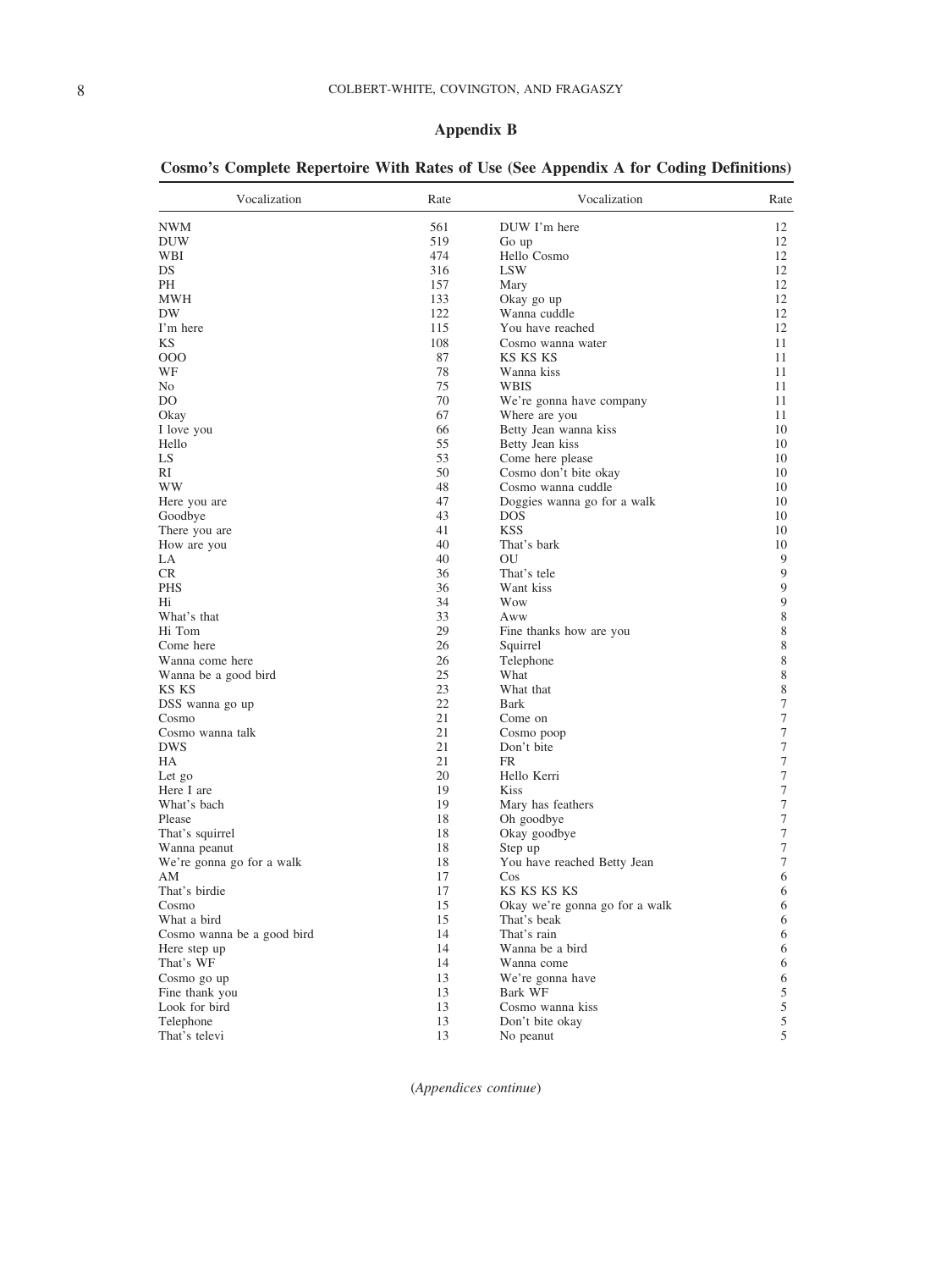### PARROT VOCAL PRODUCTION 9

| Appendix B ( <i>continued</i> ) |  |
|---------------------------------|--|
|---------------------------------|--|

| Vocalization                               | Rate | Vocalization                        | Rate           |
|--------------------------------------------|------|-------------------------------------|----------------|
| What's bye                                 | 13   | Step up here                        | 5              |
| Cosmo be a good bird                       | 12   | That's                              | 5              |
| That's bark WF                             | 5    | Mary has                            | 3              |
| Wanna go up                                | 5    | No more peanut                      | 3              |
| Wanna talk                                 | 5    | Oh                                  | 3              |
| We'll be back soon                         | 5    | Okay Cosmo                          | 3              |
| What a good bird                           | 5    | Okay step up                        | 3              |
| What's bark                                | 5    | Peanut's in cage                    | 3              |
| Be back soon be back                       | 4    | Tel for bird                        | 3              |
| Betty Jean have go in a car                | 4    | Televi                              | 3              |
| Cos don't bite okay                        | 4    | That's bye                          | 3              |
| Cosmo don't bite                           | 4    | That's doggie bark                  | 3              |
| Cosmo has feathers MWH                     | 4    | That's wanna grape                  | 3              |
| Cosmo has feet                             | 4    | That's water                        | 3              |
|                                            | 4    |                                     | 3              |
| Cosmo wanna                                | 4    | Wanna go back cage                  | 3              |
| Cosmo wanna be a bird                      | 4    | Wanna go to bed                     |                |
| Cosmo wanna go for a walk                  |      | Wanna go up here                    | 3              |
| Cosmo wanna go to bed                      | 4    | Want kiss KS KS KS                  | 3              |
| Cosmo wanna shower                         | 4    | Want peanut                         | 3              |
| Cosmo wanna whi DUW                        | 4    | We'll be back                       | 3              |
| Cosmo's a birdie                           | 4    | Bad bird                            | 2              |
| Fine                                       | 4    | Betty go in a car                   | $\mathfrak{2}$ |
| Go up here                                 | 4    | Betty kiss KS                       | $\overline{2}$ |
| Here step up here                          | 4    | Bye                                 | $\mathfrak{2}$ |
| Hi Tom how are you                         | 4    | Cos don't bite                      | 2              |
| Let go please                              | 4    | Cosmo and Betty Jean wanna whistle  | 2              |
| Mary has feathers MWH                      | 4    | Cosmo back in cage                  | $\overline{c}$ |
| <b>NWMS</b>                                | 4    | Cosmo be a go up                    | $\overline{2}$ |
| Okay bye                                   | 4    | Cosmo Betty Jean have go in a car   | $\overline{c}$ |
| OW                                         | 4    | Cosmo go up here                    | $\overline{2}$ |
| Thank you                                  | 4    | Cosmo has feathers                  | $\overline{c}$ |
| That's Cosmo                               | 4    | Cosmo LA                            | $\mathfrak{2}$ |
| That's doggie                              | 4    | Cosmo please                        | $\overline{2}$ |
| Wanna                                      | 4    | Cosmo wanna go back cage            | $\mathfrak{2}$ |
| Wanna be a                                 | 4    | Cosmo wanna peanut                  | $\overline{2}$ |
| Wanna be a good                            | 4    | Cosmo wanna whistle                 | $\mathfrak{2}$ |
| Wanna whistle                              | 4    | Cosmo we're gonna go in a car       | $\overline{2}$ |
| We'll be back soon be back                 | 4    | Cosmo's a good good bird            | $\mathfrak{2}$ |
| We're gonna go                             | 4    | Doggie bark                         | $\overline{2}$ |
| wws                                        | 4    | Good byelove you                    | $\mathfrak{2}$ |
| Be a good bird okay go up                  | 3    | HA                                  | $\overline{2}$ |
| Betty Jean have                            | 3    | <b>HAS</b>                          | $\overline{2}$ |
| Betty Jean have to go in a car             | 3    | Hello Kaylee                        | $\overline{2}$ |
| Betty Jean have to leave                   | 3    | Here                                | $\overline{2}$ |
|                                            | 3    | Here I                              | $\overline{2}$ |
| Betty Jean wanna                           | 3    |                                     | 2              |
| Betty Jean wanna kiss KS                   | 3    | Here you are here                   | $\overline{c}$ |
| Come Mary                                  |      | How are thank you                   |                |
| Cosmo go back cage                         | 3    | 1 wanna kiss okay                   | 2              |
| Cosmo wanna come here                      | 3    | Kiss okay                           | 2              |
| Cosmo wanna go to kitchen                  | 3    | KS KS KS KS KS KS                   | $\mathbf{2}$   |
| Cosmo wanna go up here                     | 3    | Let's go to Betty Jean room         | $\overline{2}$ |
| Cosmo's a bird                             | 3    | Look Cosmo                          | $\mathbf{2}$   |
| [First three digits of B.J's phone number] | 3    | Mary come on                        | $\mathbf{2}$   |
| [Seven digits of B.J.'s phone number]      | 3    | No Cos                              | $\mathbf{2}$   |
| Good kiss                                  | 3    | Oh thank you bye                    | $\mathbf{2}$   |
| Goodbye Kerri                              | 3    | Okay come here                      | $\mathbf{2}$   |
| Heygov                                     | 3    | Okay                                | $\overline{2}$ |
| Hi Cosmo                                   | 3    | Okay dogs we're gonna go for a walk | $\mathbf{2}$   |
| Hi Tom LA                                  | 3    | Okay goodbye NWM                    | $\overline{2}$ |

(*Appendices continue*)